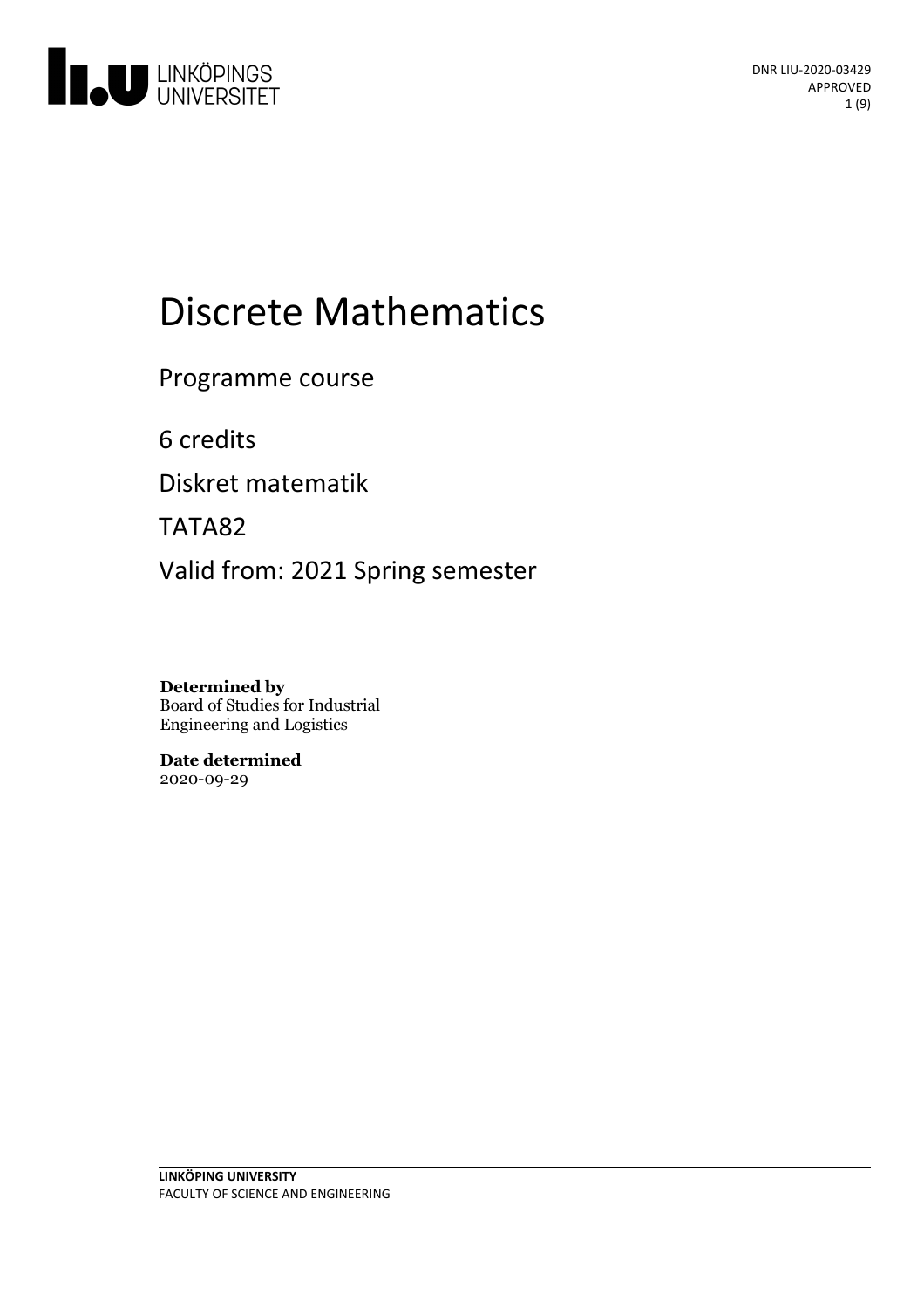### Main field of study

Mathematics, Applied Mathematics

### Course level

First cycle

### Advancement level

 $G_1X$ 

### Course offered for

- Master of Science in Industrial Engineering and Management International
- Master of Science in Industrial Engineering and Management

### Prerequisites

Single variable calculus and linear algebra

### Intended learning outcomes

The course shall provide the basic knowledge within the part of mathematics which has applications in software development, theoretical computer sciences, database theory and digital technology. Students shall be able to:

- Apply set theory to calculations and to theoretical computer sciences. Use equivalence and partial order relations to classifying and computer
- 
- sciences.<br>• Use mathematical induction in proofs
- 
- 
- Solve simple recursive equations. Apply combinatorial methods in calculations. Understand number theory and use it within public key cryptosystems
- Know concepts in graph theory and their applications to, e.g., optimization

Course content<br>Sets; relations: equivalence and partial order relations; induction, recurrence, combinatorics, principle for inclusion and exclusion; number theory, modular arithmetic and public key cryptography; graphs.

### Teaching and working methods

Lectures and tutorials.

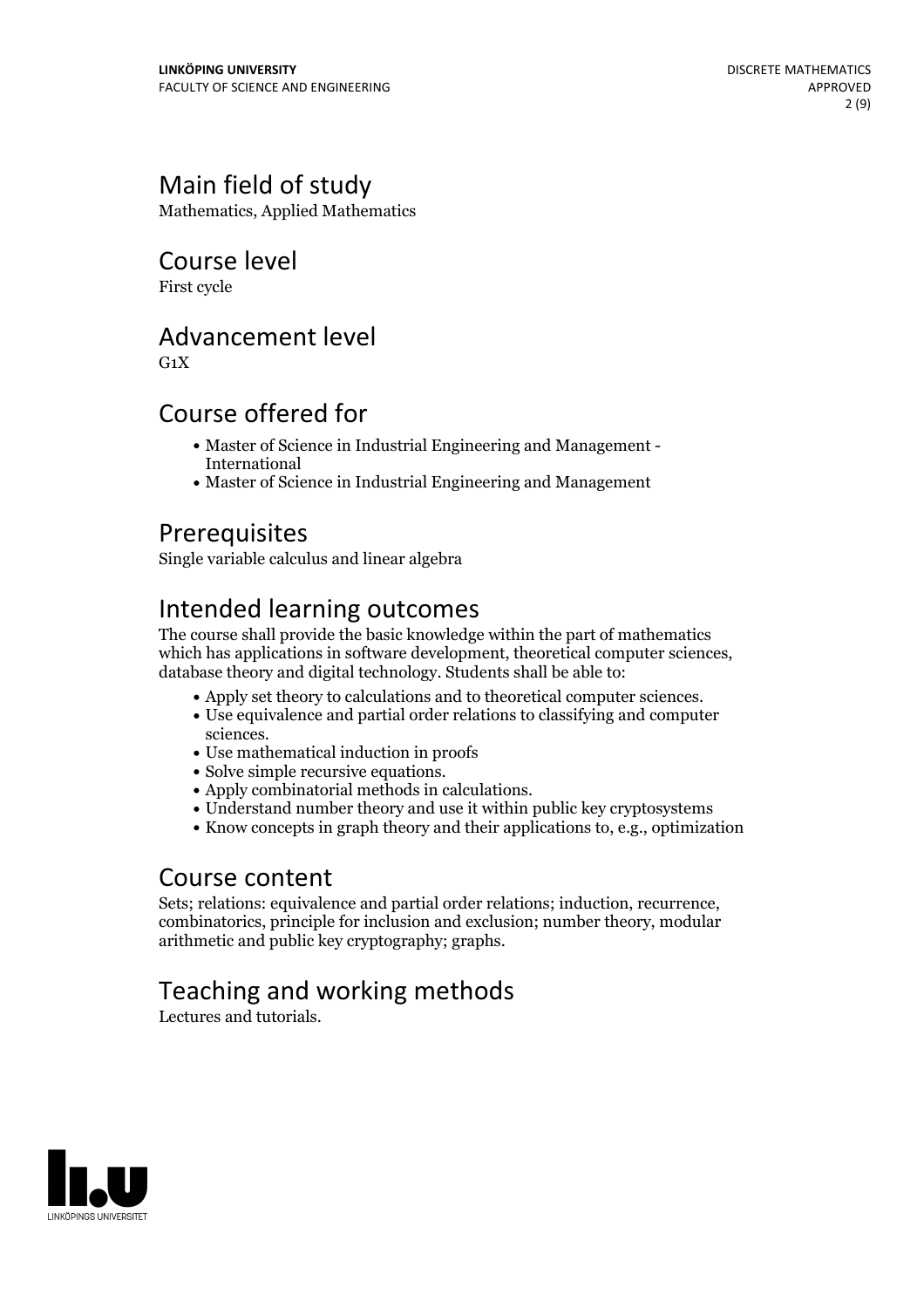### Examination

| DIK1             | Voluntary digital test | o credits | U.G        |
|------------------|------------------------|-----------|------------|
| TEN <sub>1</sub> | Written examination    | 6 credits | U, 3, 4, 5 |

A "Pass" on DIK1 gives bonus points on TEN1.

### Grades

Four-grade scale, LiU, U, 3, 4, 5

### Other information

Supplementary courses: Graph theory, Number theory, Abstract algebra

#### **About teaching and examination language**

The teaching language is presented in the Overview tab for each course. The examination language relates to the teaching language as follows:

- If teaching language is Swedish, the course as a whole or in large parts, is taught in Swedish. Please note that although teaching language is Swedish, parts of the course could be given in English. Examination language is
- Swedish.<br>• If teaching language is Swedish/English, the course as a whole will be taught in English if students without prior knowledge of the Swedish language participate. Examination language is Swedish or English
- (depending on teaching language).<br>• If teaching language is English, the course as a whole is taught in English.<br>Examination language is English.

#### **Other**

The course is conducted in a manner where both men's and women's

experience and knowledge are made visible and developed. The planning and implementation of <sup>a</sup> course should correspond to the course syllabus. The course evaluation should therefore be conducted with the course syllabus as a starting point.

### Department

Matematiska institutionen

## Director of Studies or equivalent

Jesper Thorén

Examiner Milagros Izquierdo

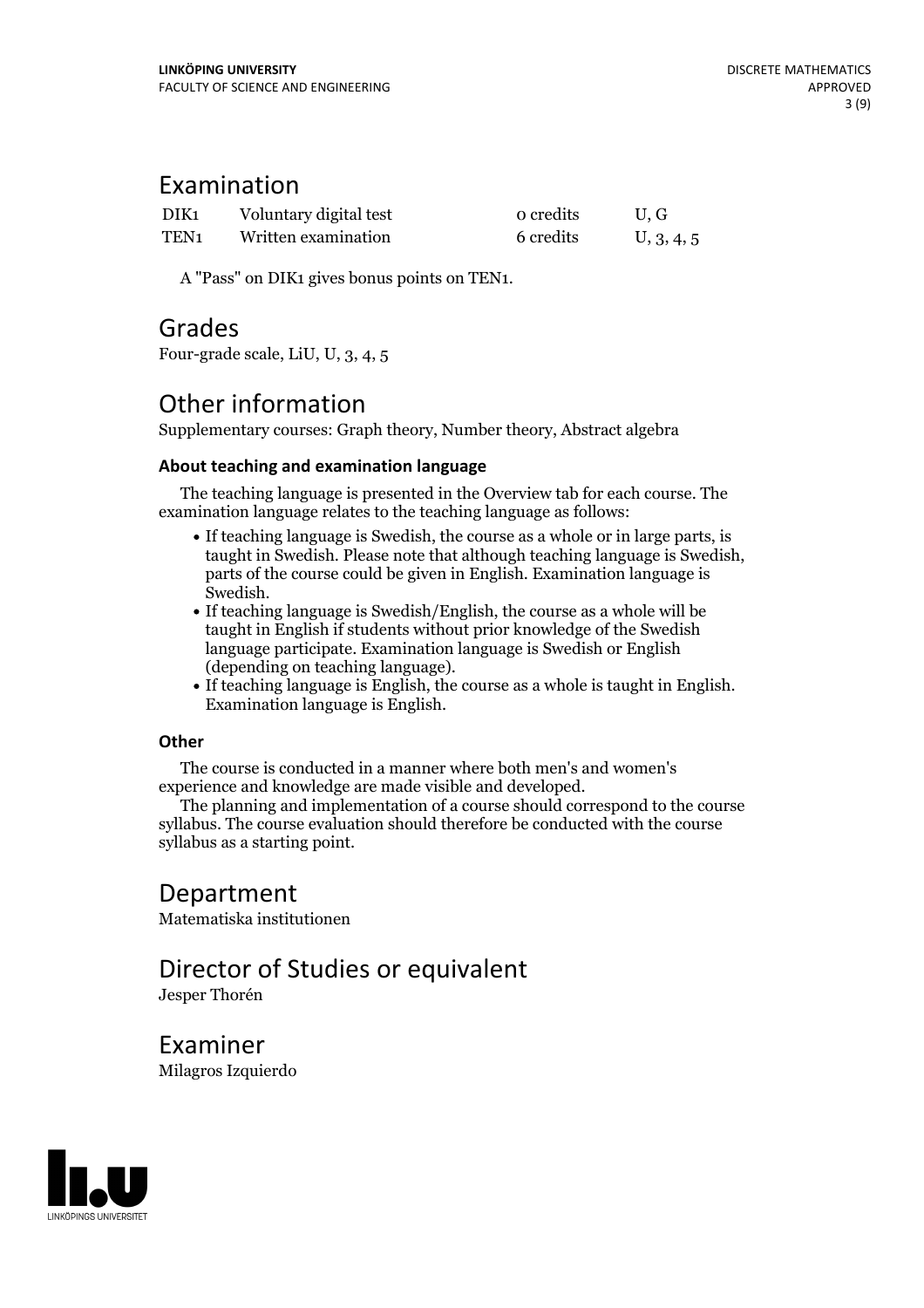### Course website and other links

<http://courses.mai.liu.se/Lists/html/index-amne-tm.html>

### Education components

Preliminary scheduled hours: 56 h Recommended self-study hours: 104 h

### Course literature

#### **Books**

Asratian, Armen S., Björn, Anders, Turesson, Bengt Ove, (2014) *Diskret matematik* Alternatively: Grimaldi, R.P., (2013) *Discrete and Combinatorial Mathematics* Pearson Education Or: Rosen, Kenneth H., (2011) *Discrete mathematics and its applications*

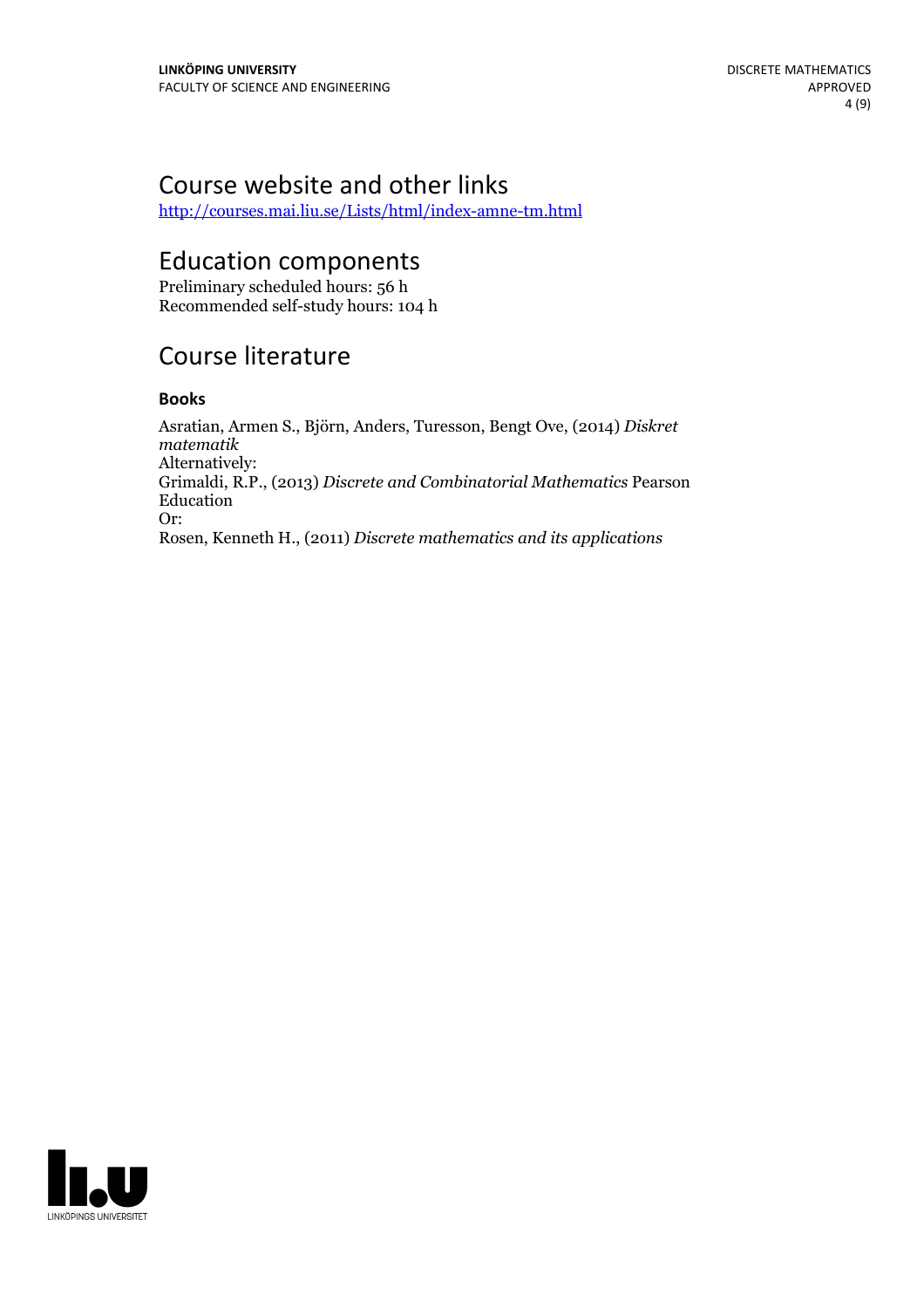### **Common rules**

#### **Course syllabus**

A syllabus must be established for each course. The syllabus specifies the aim and contents of the course, and the prior knowledge that a student must have in order to be able to benefit from the course.

### **Timetabling**

Courses are timetabled after a decision has been made for this course concerning its assignment to a timetable module.

#### **Interrupting a course**

The vice-chancellor's decision concerning regulations for registration, deregistration and reporting results (Dnr LiU-2015-01241) states that interruptions in study are to be recorded in Ladok. Thus, all students who do not participate in a course for which they have registered must record the interruption, such that the registration on the course can be removed. Deregistration from <sup>a</sup> course is carried outusing <sup>a</sup> web-based form: https://www.lith.liu.se/for-studenter/kurskomplettering?l=en.

### **Cancelled courses**

Courses with few participants (fewer than 10) may be cancelled or organised in a manner that differs from that stated in the course syllabus. The Dean is to deliberate and decide whether a course is to be cancelled or changed from the course syllabus.

### **Guidelines relatingto examinations and examiners**

For details, see Guidelines for education and examination for first-cycle and second-cycle education at Linköping University, Dnr LiU-2019-00920 (http://styrdokument.liu.se/Regelsamling/VisaBeslut/917592).

An examiner must be employed as a teacher at LiU according to the LiU Regulations for Appointments, Dnr LiU-2017-03931 (https://styrdokument.liu.se/Regelsamling/VisaBeslut/622784). For courses in second-cycle, the following teachers can be appointed as examiner: Professor (including Adjunct and Visiting Professor), Associate Professor (including Adjunct), Senior Lecturer (including Adjunct and Visiting Senior Lecturer), Research Fellow, or Postdoc. For courses in first-cycle, Assistant Lecturer (including Adjunct and Visiting Assistant Lecturer) can also be appointed as examiner in addition to those listed for second-cycle courses. In exceptional cases, a Part-time Lecturer can also be appointed as an examiner at both first- and second cycle, see Delegation of authority for the Board of Faculty of Science and Engineering.

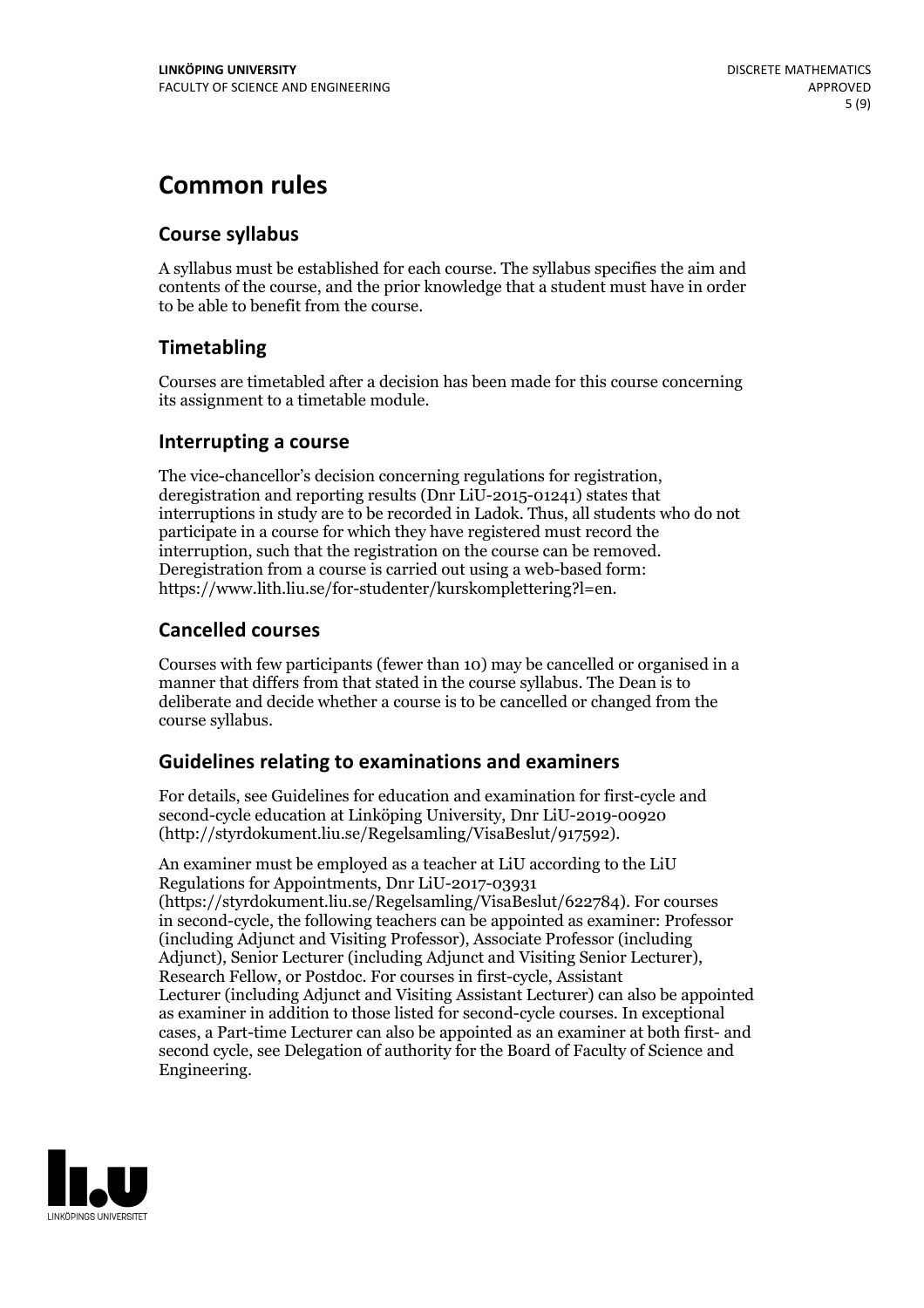### **Forms of examination**

#### **Principles for examination**

Written and oral examinations and digital and computer-based examinations are held at least three times a year: once immediately after the end of the course, once in August, and once (usually) in one of the re-examination periods. Examinations held at other times are to follow a decision of the board of studies.

Principles for examination scheduling for courses that follow the study periods:

- courses given in VT1 are examined for the first time in March, with re-examination in June and August
- courses given in VT2 are examined for the first time in May, with re-examination in August and October
- courses given in HT1 are examined for the first time in October, with re-examination in January and August
- courses given in HT2 are examined for the first time in January, with re-examination in March and in August.

The examination schedule is based on the structure of timetable modules, but there may be deviations from this, mainly in the case of courses that are studied and examined for several programmes and in lower grades (i.e. 1 and 2).

Examinations for courses that the board of studies has decided are to be held in alternate years are held three times during the school year in which the course is given according to the principles stated above.

Examinations for courses that are cancelled orrescheduled such that they are not given in one or several years are held three times during the year that immediately follows the course, with examination scheduling that corresponds to the scheduling that was in force before the course was cancelled or rescheduled.

When a course is given for the last time, the regular examination and two re-<br>examinations will be offered. Thereafter, examinations are phased out by offering three examinations during the following academic year at the same times as the examinations in any substitute course. If there is no substitute course, three examinations will be offered during re-examination periods during the following academic year. Other examination times are decided by the board of studies. In all cases above, the examination is also offered one more time during the academic year after the following, unless the board of studies decides otherwise.

If a course is given during several periods of the year (for programmes, or on different occasions for different programmes) the board or boards of studies determine together the scheduling and frequency of re-examination occasions.

#### **Retakes of other forms of examination**

Regulations concerning retakes of other forms of examination than written examinations and digital and computer-based examinations are given in the LiU guidelines for examinations and examiners, http://styrdokument.liu.se/Regelsamling/VisaBeslut/917592.

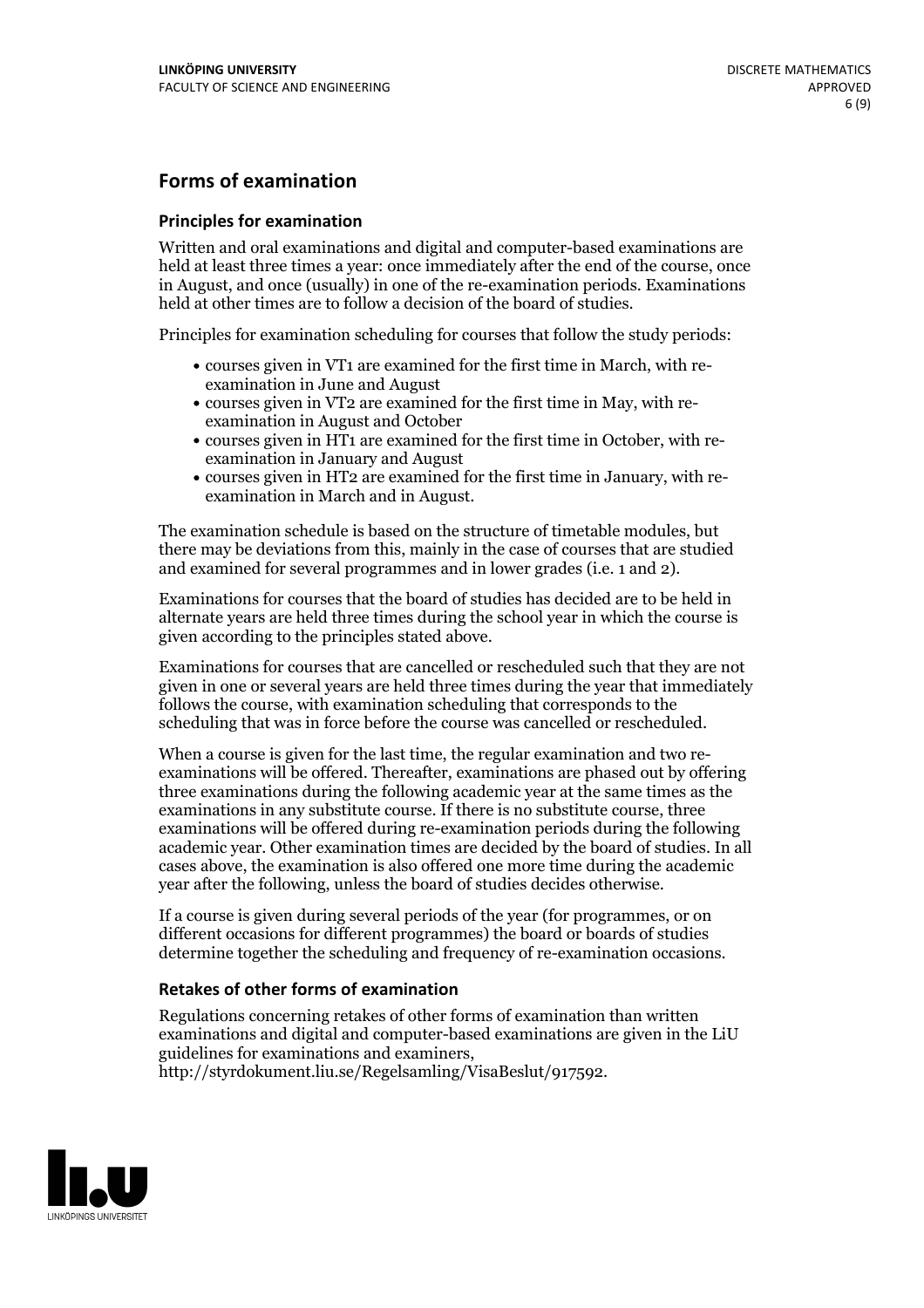#### **Registration for examination**

Until January 31 2021, the following applies according to previous guidelines: In order to take an written, digital or computer-based examination student must register in advance at the Student Portal during the registration period, which Candidates are informed of the location of the examination by email, four days in advance. Students who have not registered for an examination run the risk of being refused admittance to the examination, if space is not available.

From February 1 2021, new guidelines applies for registration for written, digital or computer-based examination, Dnr LiU-2020-02033 (https://styrdokument.liu.se/Regelsamling/VisaBeslut/622682).

Symbols used in the examination registration system:

\*\* denotes that the examination is being given for the penultimate time.

\* denotes that the examination is being given for the last time.

#### **Code of conduct for students during examinations**

Details are given in a decision in the university's rule book: http://styrdokument.liu.se/Regelsamling/VisaBeslut/622682.

#### **Retakes for higher grade**

Students at the Institute of Technology at LiU have the right to retake written examinations and digital and computer-based examinations in an attempt to achieve a higher grade. This is valid for all examination components with code "TEN", "DIT" and "DAT". The same right may not be exercised for other examination components, unless otherwise specified in the course syllabus.

A retake is not possible on courses that are included in an issued degree diploma.

#### **Grades**

The grades that are preferably to be used are Fail (U), Pass (3), Pass not without distinction  $(4)$  and Pass with distinction  $(5)$ .

- Grades U, 3, 4, 5 are to be awarded for courses that have written or digital examinations.<br>• Grades Fail (U) and Pass (G) may be awarded for courses with a large
- degree of practical components such as laboratory work, project work and
- $\bullet$  Grades Fail (U) and Pass (G) are to be used for degree projects and other independent work.

#### **Examination components**

The following examination components and associated module codes are used at the Faculty of Science and Engineering:

Grades U, 3, 4, 5 are to be awarded for written examinations (TEN) and

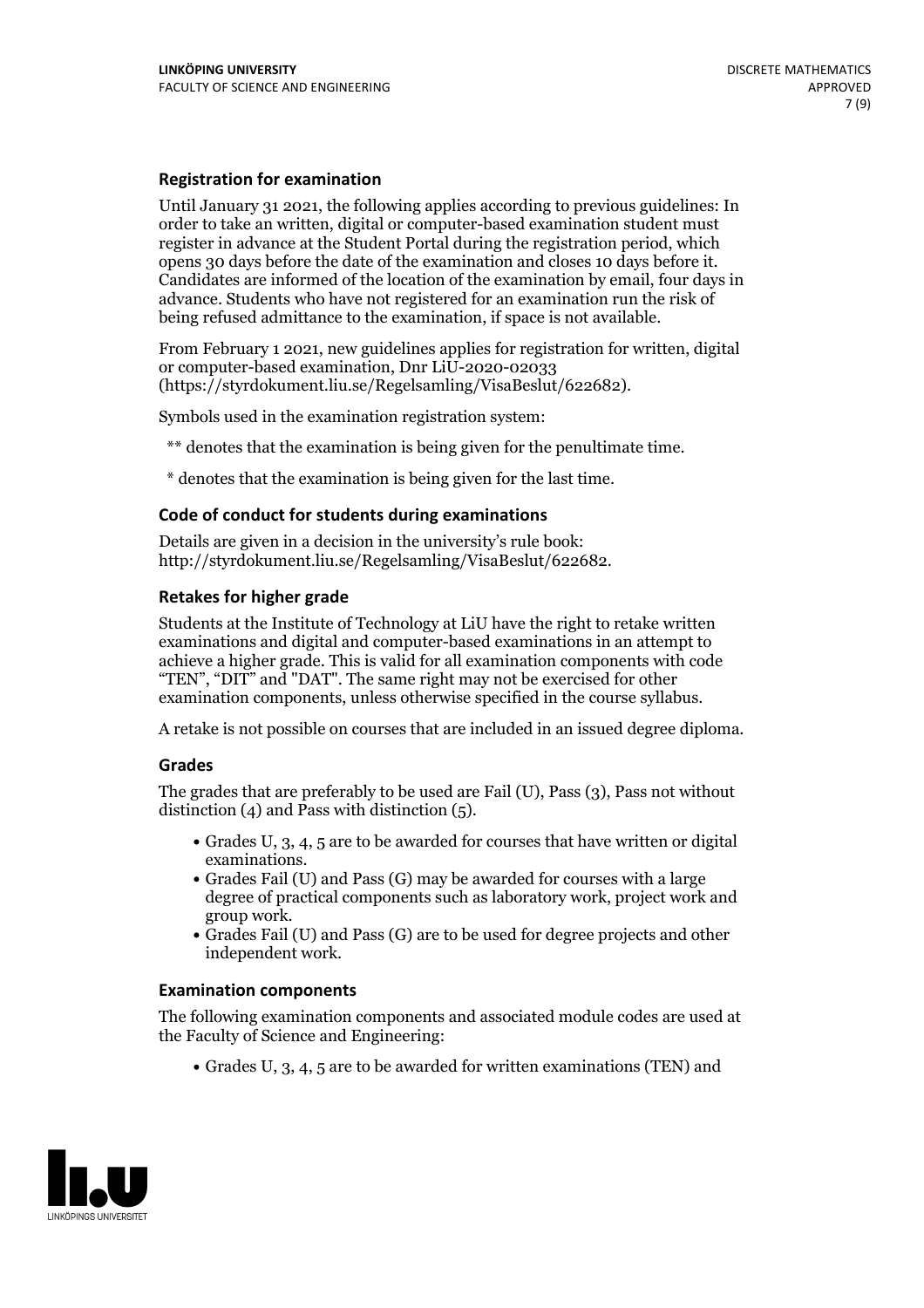- digital examinations (DIT).<br>• Examination components for which the grades Fail (U) and Pass (G) may be awarded are laboratory work (LAB), project work (PRA), preparatory written examination (KTR), digital preparatory written examination (DIK), oral examination (MUN), computer-based examination (DAT), home
- assignment (HEM), and assignment (UPG).<br>• Students receive grades either Fail (U) or Pass (G) for other examination components in which the examination criteria are satisfied principally through active attendance such as tutorial group (BAS) or examination item
- (MOM).<br>• Grades Fail (U) and Pass (G) are to be used for the examination components Opposition (OPPO) and Attendance at thesis presentation (AUSK) (i.e. part of the degree project).

In general, the following applies:

- 
- Mandatory course components must be scored and given <sup>a</sup> module code. Examination components that are not scored, cannot be mandatory. Hence, it is voluntary to participate in these examinations, and the voluntariness must be clearly stated. Additionally, if there are any associated conditions to the examination component, these must be clearly stated as well.<br>• For courses with more than one examination component with grades
- U,3,4,5, it shall be clearly stated how the final grade is weighted.

For mandatory components, the following applies: If special circumstances prevail, and if it is possible with consideration of the nature ofthe compulsory component, the examiner may decide to replace the compulsory component with another equivalent component. (In accordance with the LiU Guidelines for education and examination for first-cycle and second-cycle education at Linköping University, http://styrdokument.liu.se/Regelsamling/VisaBeslut/917592).

For written examinations, the following applies: If the LiU coordinator for students with disabilities has granted a student the right to an adapted examination for a written examination in an examination hall, the student has the right to it. If the coordinator has instead recommended for the student an adapted examination or alternative form of examination, the examiner may grant this if the examiner assesses that it is possible, based on consideration of the course objectives. (In accordance with the LiU Guidelines for education and examination for first-cycle and second-cycle education at Linköping University, http://styrdokument.liu.se/Regelsamling/VisaBeslut/917592).

#### **Reporting of examination results**

The examination results for a student are reported at the relevant department.

#### **Plagiarism**

For examinations that involve the writing of reports, in cases in which it can be assumed that the student has had access to other sources (such as during project work, writing essays, etc.), the material submitted must be prepared in accordance